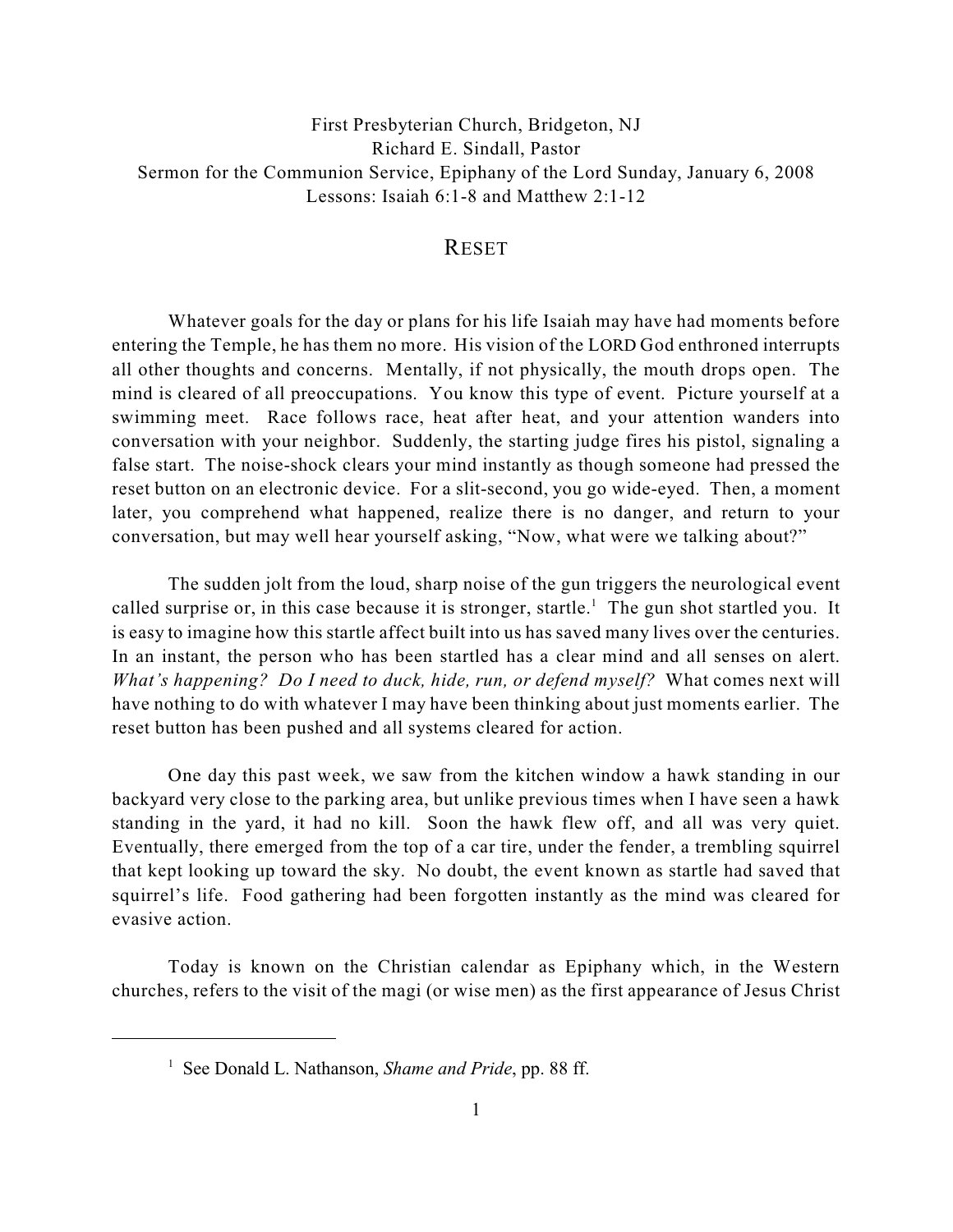to the world beyond local Judaism. The magi are outsiders, foreigners, strangers come to Israel's Messiah. $\alpha$  An epiphany is a manifestation, an appearance, especially of the divine but also of any important revelation that interrupts and resets life.

Isaiah is startled out whatever comfort or regret he may have had in his former life, where "former" means just earlier that same day. After the startle affect which is momentary, he expresses shame in the presence of the holy God. "Woe is me! I am lost . . . ." But God does not want Isaiah lost. He is not being judged and condemned but called to service as a prophet. He has been found, not lost, and his life will never be the same again.

The vision is not given to provide inside information about God in heaven. Does God really sit on a throne? Do the mythological creatures called seraphim, really exist? Those are wrong questions. What matters is God's presence to this man for the sake of the people present and future. His life has been cleared and reset for service. From now on, he will resonate with the concerns and will of God and speak God's word to a stubborn people who will refuse to understand what they hear. He will shake their security and challenge their false hopes but also give them new and greater hopes, urging them to reset their lives in response to God. The epiphany<sup>3</sup> is to be shared, not merely as a vision of God enthroned in heaven, but as the startling call to a new kind of life.

We do not have to experience a vision of heaven to have an epiphany, a manifestation of God's presence and grace that resets our minds and redirects our lives. God's love and kindness can surprise us more quietly without startling us out of our wits, but the benefit can be the same either way. The mind is cleared of its old agendas, fears, doubts, ambitions, and cares. Then we stand ready for what comes next.

Shortly we will take into our hands the physical symbols of Jesus' self-sacrificing love and faithfulness. "This is my body, . . . my blood." Hardly a gunshot. A tiny cube of bread and very small glass of grape juice. And a new year on the calendar. We've done it all before. But are we immune to epiphanies? Are we really so fixed in our ways that God's grace cannot reset our minds? Is it too late for the future to hold anything new and vital for us? Hopefully, we don't require an experience like that of the squirrel in our back yard to shake us out of our habits of mind and routines of life.

 $1$ <sup>2</sup> It has been assumed they are Gentiles, though Matthew does not say so, and that conclusion is not completely necessary. See

 $\beta$  An epiphany of this kind is also known as a theophany, an appearance of God.